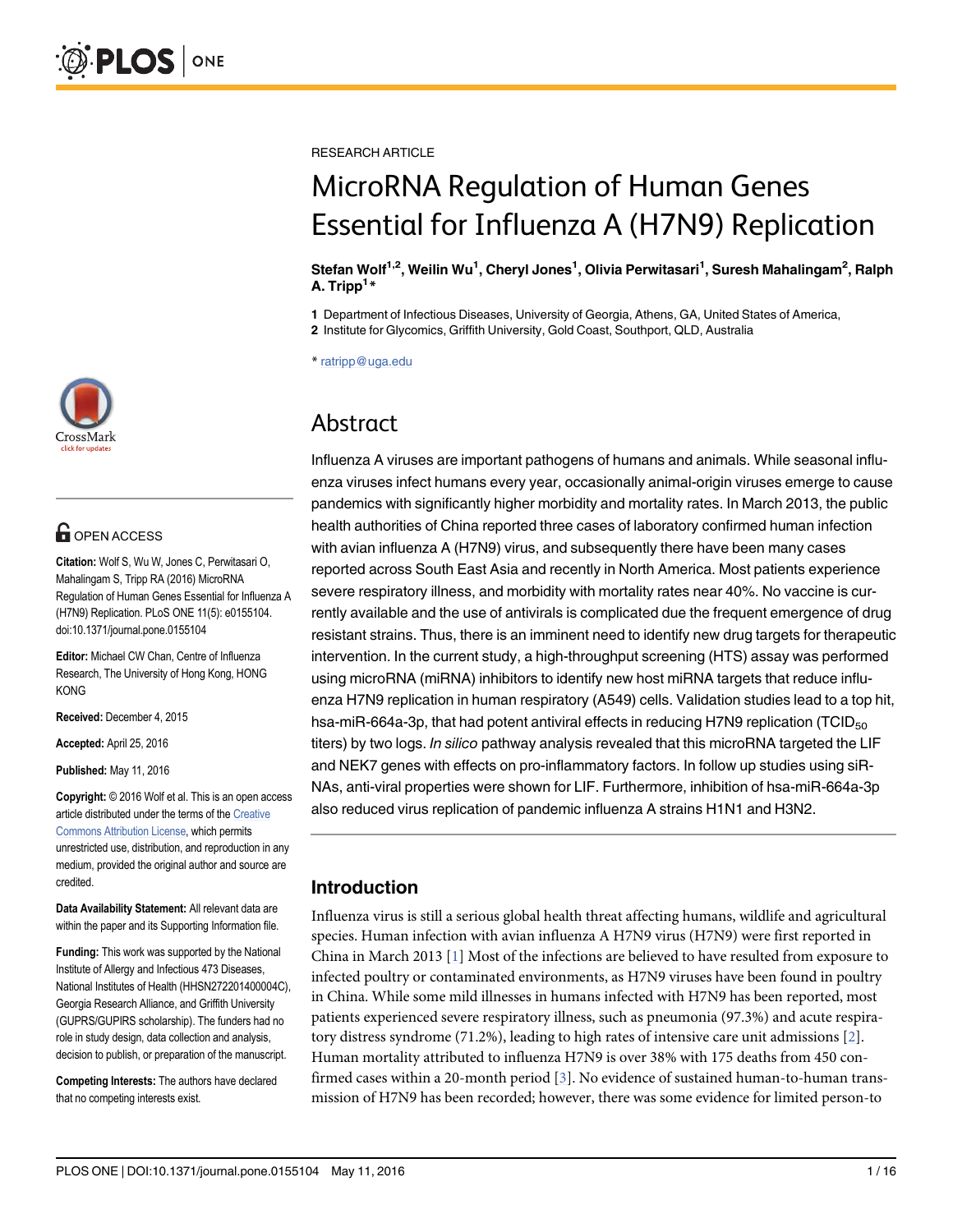person spread under rare circumstances [4]. H7N9 began in China, but now has rapidly spread to other countries [5]. Recently, the first documented case of H7N9 in humans was reported for North America in Canada [6]

No vaccine is currently available for H7N9  $[7]$ . There are several drugs available for the treatment of influenza infections including the M2 ion channel inhibitors amantadine and rimantadine, and the neuraminidase inhibitors, zanamivir and oseltamivir [8, 9]. Early treatment with these antiviral drugs has been shown to reduce the duration of symptoms and time to recovery, however, the use of antiviral drugs is complicated by the emergence of drug resistant viruses [10, 11]. Consequently, oseltamivir-resistant H7N9 strains have already been described in recent reports from Taiwan  $[12]$ . In addition, the use of antiviral drugs may have an effect on population vulnerability due to lack of seroconversion, as well as driving drug resistance among circulating strains [13]. To prevent the spread of infection, new drug and vaccine development is needed. However, difficulties include a lack of understanding of the host factors required for replication, and unusual mutations that occur in the virus that differ from other avian influenza viruses [14].

Linking high-throughput screening (HTS) with RNA interference (RNAi) allows for the rapid discovery of the molecular basis of disease pathogenesis, and the identification of potential pathways for the development of safe and effective treatments. Recent advances in our understanding of RNAi have allowed for genome-wide screens to determine and validate the host cell genes that may are required for influenza virus replication [15] Small interfering RNA (siRNA) can be readily developed to target viral or host genes, and have been successfully applied in disease intervention approaches. For example, siRNA targeting respiratory syncytial virus has been efficacious for silencing virus replication  $[16]$ . In the case of influenza, inhibiting the host gene CAMK2B prevented virus replication in vitro  $[17]$ , and knocking down trypsin also inhibited virus replication and apoptosis  $[18]$ . In a siRNA screen of 481 human protease genes in A549 cells, 5 genes, ADAMTS7, CPE, DPP3, MST1 and PRSS12, were identified as essential for influenza virus replication [19]. Another siRNA screen of 720 human protein kinase genes (HPK), 17 HPKs were validated as essential for influenza A replication [20]. In both screens vital genes for influenza A replication were found that affect multiple host pathways and that are regulated by microRNAs (miRNAs) induced during infection.

In addition to host gene involvement during viral infection, the magnitude and tempo of host gene expression is governed by factors such as miRNA. miRNAs have been used to validate the impact of host genes on virus replication and have been used as therapeutics [21] with the ability to negatively affect influenza replication [22]. Thus, host miRNAs have a role in host gene expression in response to influenza infection. miRNAs are small noncoding singlestranded RNA molecules composed of 18–23 nucleotides which regulate gene expression in eukaryotes. The miRNA family is a global regulatory network controlling homeostasis, inflammatory responses affecting immunity and disease pathogenesis [23]. miRNAs are involved in the degradation of cytokine transcripts and modulate the expression of negative regulators of cytokine expression and signaling pathways  $[24]$ . Paired analysis of miRNA inhibitors and mimics enables gain and loss of function studies for a given miRNA. miRNA can not only be used as a tool for screening, but also as a therapeutic itself. The drug miravirsen is an antimiRNA drug candidate currently in late stage clinical evaluation for treatment of hepatitis C virus (HCV) infections. Miravirsen is thought to work mainly by hybridizing to mature miR-122 and blocking its interaction with HCV RNA [25]. In this study, a genome wide HTS was performed to identify target miRNAs as countermeasures of H7N9 replication. Several proviral host miRNA's were identified which are important for H7N9 replication. In validation studies, the most promising target, hsa-miR-664a-3p (miR-664), was further investigated and the effects on downstream genes, Leukemia inhibitory factor (LIF) and NIMA-related kinase 7 (NEK7), were explored ( $Fig 1A$ ).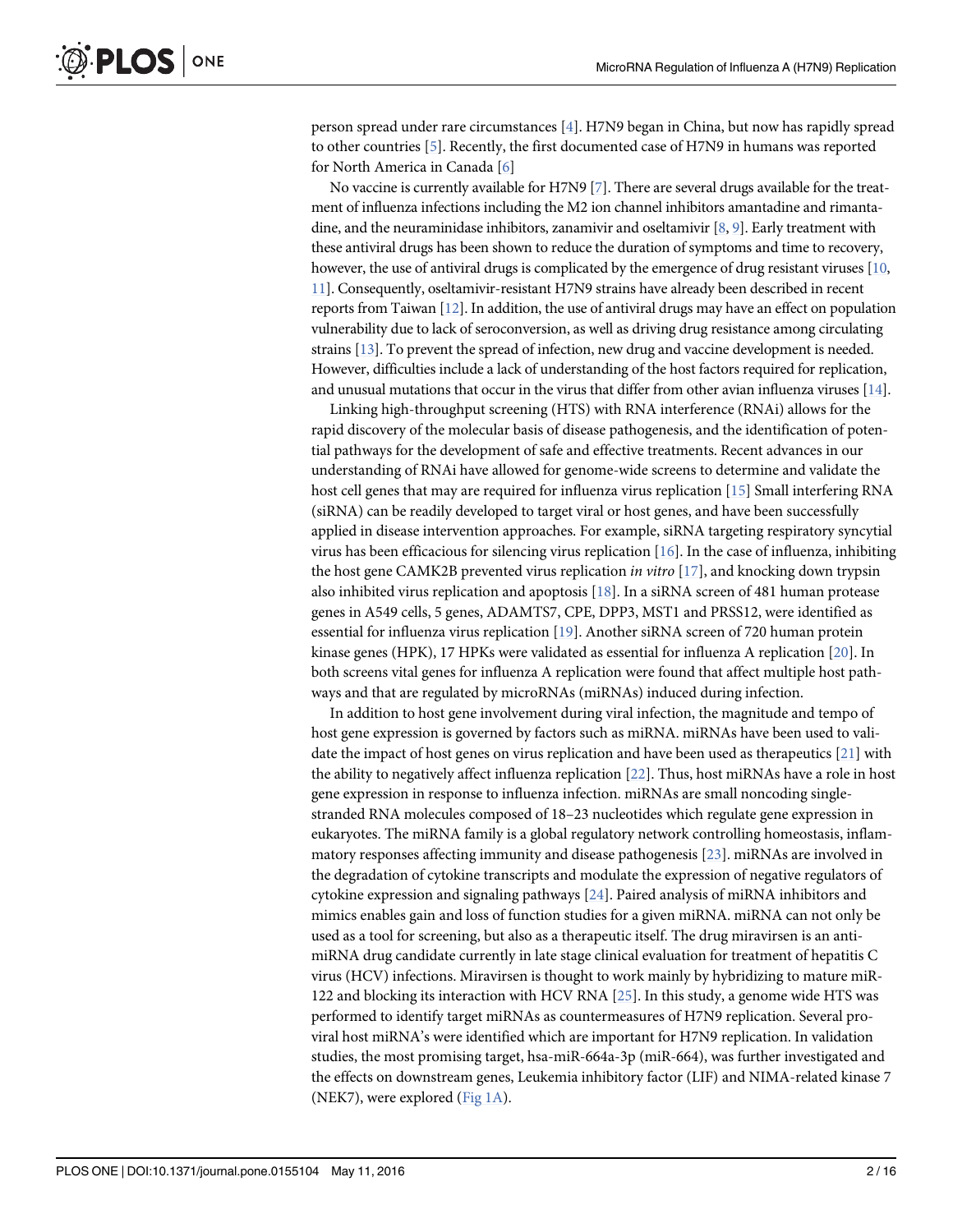

Top candidate - hsa-miR-664-3p Pathway analysis



Fig 1. Workflow from HTS to pathway analysis of miRNA top hits. (A) A549 cells were reverse-transfected with a library of 1,200 miRNA mimics at a final concentration of 20 nM. Non-targeting miRNA mimic controls and siRNAs (siNP) to countermeasure H7N9 replication were used as negative and positive controls, respectively. 48 h after miRNA transfection, the cells were infected with H7N9 at MOI of 0.01 for 24 h. 24 h after infection, the plates were fixed and analyzed by ELISA. 10 top hits from HTS ELISA were validated in virus replication studies. Top hit has-miR-664a-3p was then investigated for pathway analysis and downstream target effects. (B) A plot of normalized Z-score values calculated based on the ELISA results showing a wide range of virus replication modulation. All miRNAs with a Z-score < -1.5 were subjected to further validation.

doi:10.1371/journal.pone.0155104.g001

#### **Results**

#### Genome wide high-throughput screen of miRNAs that govern influenza H7N9 replication

A human genome wide HTS was performed in A549 cells using miRNA inhibitors to reveal possible host targets that are important for H7N9 replication. Z-score (the number of standard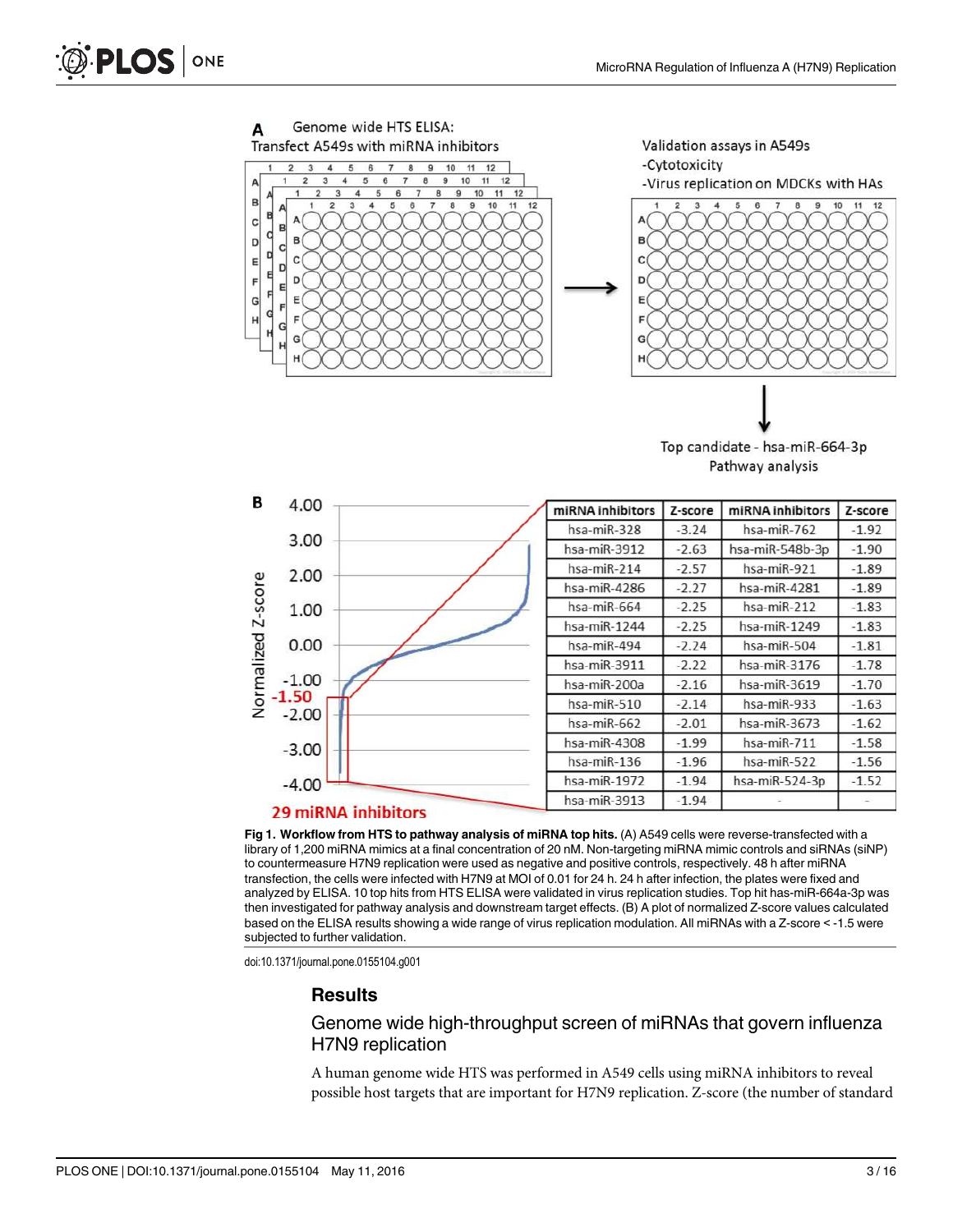| miRNA inhibitors Z-scores* |         |           |         |  |
|----------------------------|---------|-----------|---------|--|
| miR-136                    | $-3.62$ | miR-664   | $-2.25$ |  |
| miR-328                    | $-3.24$ | miR-1244  | $-2.25$ |  |
| miR-3912                   | $-2.63$ | miR-3911  | $-2.22$ |  |
| miR-380                    | $-2.62$ | $miR-510$ | $-2.14$ |  |
| miR-4286                   | $-2.27$ | miR-662   | $-2.01$ |  |

|  | Table 1. List of miRNA top hits from HTS with z-scores. |
|--|---------------------------------------------------------|
|--|---------------------------------------------------------|

\* Z-score: the number of standard deviations from the mean. A negative z-score represents the pro-viral character of the corresponding miRNA. A more negative z-score reflects a greater importance of the miRNA for virus.

doi:10.1371/journal.pone.0155104.t001

deviations from the mean) was used to normalize data to provide explicit information on the strength of each miRNA inhibitor relative to the rest of the sample distribution. A negative zscore reveals inhibitors that decrease virus replication, where a positive z-score reflects miRNA inhibitors that increase virus replication. All miRNAs inhibitors having a z-score lower than -1.50, 29 in total, were investigated ( $Fig 1B$ ). Cytotoxicity assays were performed to rule out miRNA inhibitors with a toxic effect on cells (data not shown). Finally, 10 miRNA top hits with the most negative z-scores were identified  $(Table 1)$  for validation studies.

### Validation of top 10 miRNA inhibitors that reduce influenza A H7N9 replication

To validate the top 10 miRNAs from the HTS, A549 cells were transfected (25 nM) with miRNA inhibitors or mimics, and then infected (MOI 0.01) with H7N9. Supernatants and cell monolayers were processed to investigate virus replication. Cellomics ArrayScan (Thermo-Scientific) was used to count the number of infected cells by using fluorescent viral nucleoprotein (NP)-staining combined with DAPI (4',6-diamidino-2-phenylindole) staining of the nuclei. Approximately 40% of cells were infected in the non-transfected control (NTC) (Fig 2A). Reduction of H7N9 infectivity, as predicted from HTS, was confirmed in validation studies for 8 miRNAs. Inhibition of H7N9 replication by miRNA-664 was confirmed where infectivity of H7N9 was reduced by 27% (Fig 2B). siNP, which targets the viral nucleoprotein (NP), was used as positve control for the inhibition of H7N9 replication. siNP reduced replication of H7N9 by 63%. Negative controls having minimal sequence identity were used for all miRNA inhibitors and mimics to differentiate between specific and non-specific effects, and the negative transfection controls had no impact on virus replication.

The pro-viral properties of miR-664 were confirmed as the inhibitor of miR-664, miR664i, significantly ( $p<0.05$ ) reduced virus replication by nearly 2 logs. siNP, as the positive control, significantly  $(p<0.05)$  reduced H7N9 replication by 1 log. Negative transfection controls had no impact on virus replication. Together, miR664i revealed the most potent antagonizing effect on H7N9 replication and was therefore selected to investigate downstream events and to perform host pathway analysis. Other potent miRNAs regulating H7N9 replication, e.g. hsa-miR-1244 and hsamiR-4286, were not further investigated in this study, but is the subject of a burgeoning study.

#### Identification of miRNA gene targets during influenza A H7N9 infection

To determine whether miR-664 inhibitor, miR664i, targets influenza A (H7N9) or impairs virus replication by affecting the host cell machinery, a BLAST (Basic Local Alignment Search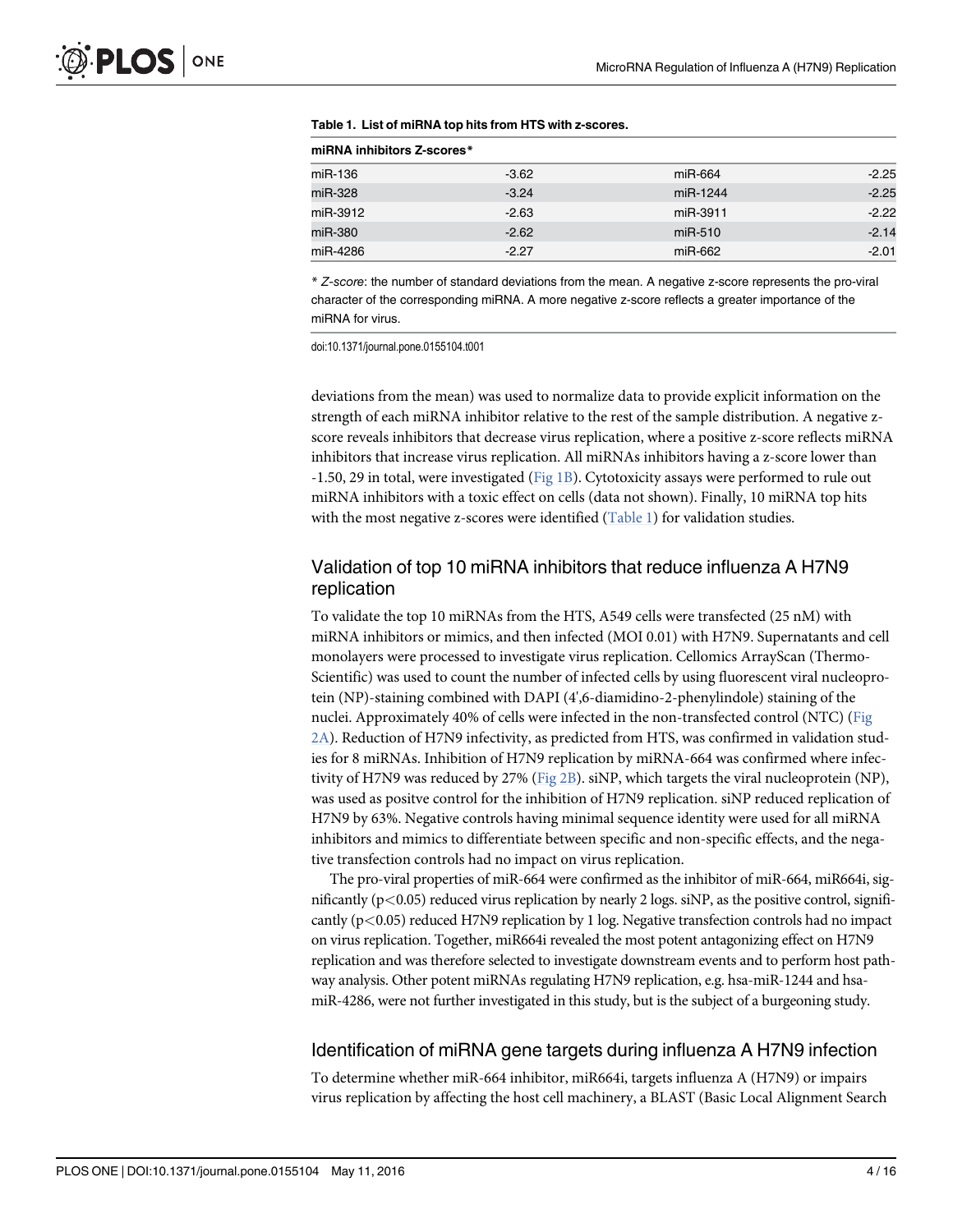

48 h and then infected with H7N9 at MOI 0.01 for 48 h. Cells were fixed with 10% formalin and stained for viral NP and counterstained with DAPI. Stained cells were visualized and analyzed using Cellomics ArrayScan high content imaging system. NTC; Non-transfected control, siNP; Positive control (A) Percentage of infected cells was graphed. The data are from 3 replicate wells +/- SEM. \*p<0.05. (B) Supernatants from transfected and infected A549 cells were titrated on MDCK cells. The data are from 3 replicate wells ± SEM. \*p<0.05, °p<0.05 compared to positive. (C) Representative fluorescent microscope images were taken with EVOS FL imaging system (Life Technologies). Scale bar, 400 μm. NP, green; DAPI (nuclei), blue.

doi:10.1371/journal.pone.0155104.g002

**PLOS** ONE

Tool) search was performed to compare miR-664 and H7N9 virus microRNA seed sites. No noteworthy microRNA seed sites in the H7N9 sequence were found (fludb.org), so it is unlikely the miRNA inhibitor is directly targeting viral gene expression. Thus, miR-664 may be a proviral miRNA, required by the virus to downregulate downstream target genes which are important for viral defense mechanisms by the host cell. Pathway analysis using Ingenuity Pathway Analysis (IPA) was used to explore downstream targets of miR-664. A data set was created from the targetscan.org database using the miRNA target scan option in IPA. Since there was no experimental data available for miR-664, results were filtered for targets with highly-predicted confidence for an interaction with miR-664. The IPA target scan produced a pathway for 8 highly predicted targets of miR-664 and their predictive interactions (Fig 3).

Pathways of the predicted target genes for miR-664 are not well characterized; however, some are known to have ubiquitous functions in the cell (Table 2). Specific focus was set on molecules LIF and NEK7. LIF and NEK7 may be linked to regulatory functions in cytokine pathways such as the pro-inflammatory cytokines interleukin-6 (IL-6) and IL-12a and the chemokine CXCL10 (Table 3). Reports from H7N9-infected humans have shown significant upregulation of IL-6 and CXCL10 compared to healthy controls  $[2, 26-29]$ . In a study on mice, IL-6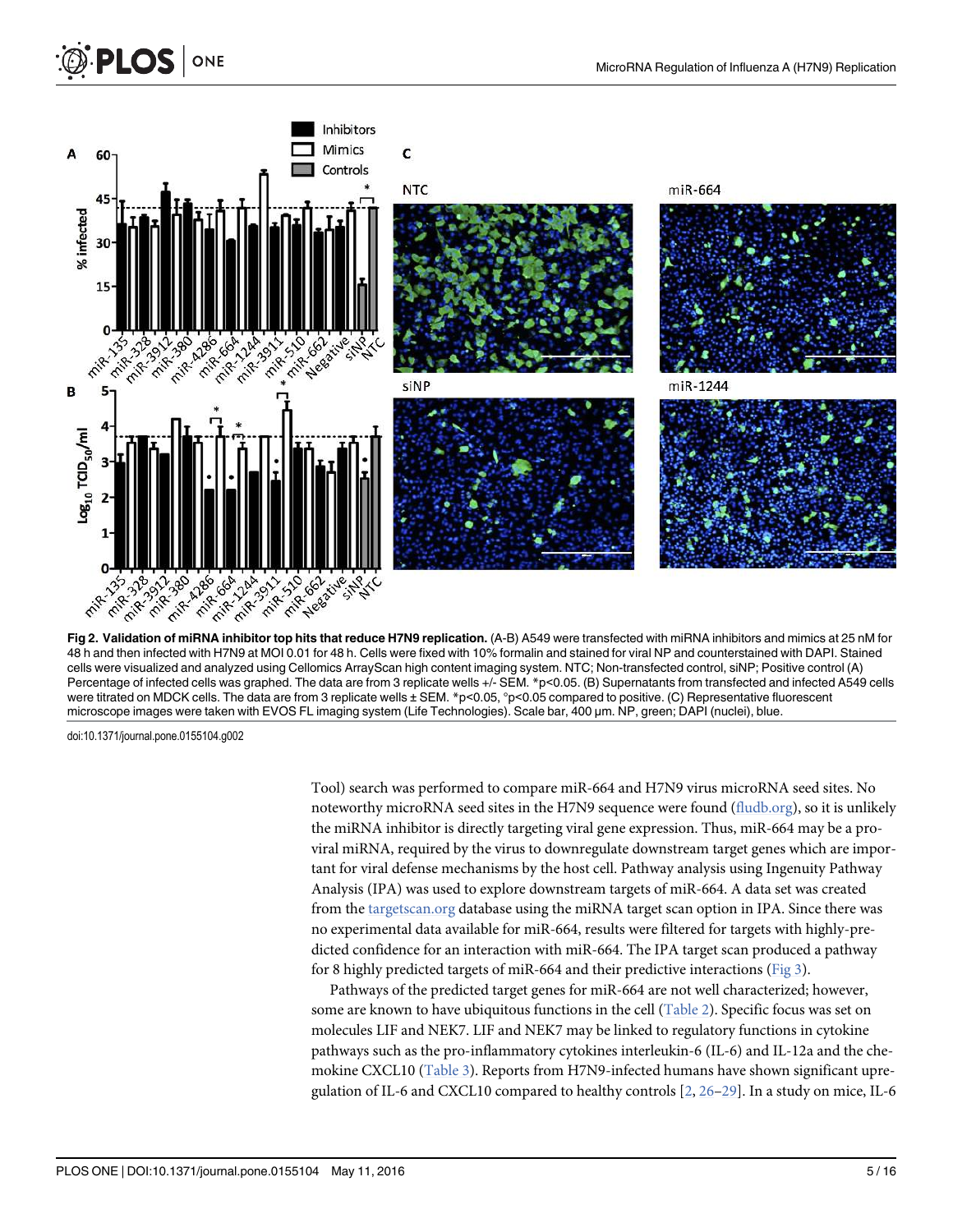

Fig 3. Eight highly predicted target genes of miR-664. Ingenuity pathway analysis was used to determine target genes of miR-664. Only predicted molecules with high confidence are displayed. Molecules are part of different proteins such as cytokines, enzymes, kinases, transporters or as other if the function is unknown. Orange arrows show inhibitory effects of miR-664 on target genes. Pathway diagram was created using Qiagen IPA Path Designer.

doi:10.1371/journal.pone.0155104.g003

PLOS ONE

was shown to be a main driver of lung pathology [30]. An interesting finding was that the expression of IL-12a was upregulated with other avian influenza viruses, but not in cells infected with H7N9 [31]. Therefore, roles of LIF and NEK7 in the pro-viral effect of miR-664 were further investigated.

| Symbol                           | Pathway                                                                                                                                                                                                                                                                                                                          |  |
|----------------------------------|----------------------------------------------------------------------------------------------------------------------------------------------------------------------------------------------------------------------------------------------------------------------------------------------------------------------------------|--|
| FRMPD4                           | Unknown                                                                                                                                                                                                                                                                                                                          |  |
| <b>GPHN</b>                      | <b>GABA Receptor Signaling, Molybdenum Cofactor Biosynthesis</b>                                                                                                                                                                                                                                                                 |  |
| LIF                              | ERK5 Signaling, Hematopoiesis from Pluripotent Stem Cells, Hepatic Cholestasis, HMGB1<br>Signaling, Mouse Embryonic Stem Cell Pluripotency, Role of NANOG in Mammalian<br>Embryonic Stem Cell Pluripotency, Role of NFAT in Cardiac Hypertrophy, Role of Pattern<br>Recognition Receptors in Recognition of Bacteria and Viruses |  |
| NEK7                             | Unknown                                                                                                                                                                                                                                                                                                                          |  |
| PHIP                             | Unknown                                                                                                                                                                                                                                                                                                                          |  |
| <b>PI P2</b>                     | Unknown                                                                                                                                                                                                                                                                                                                          |  |
| SLC <sub>10</sub> A <sub>2</sub> | <b>FXR/RXR Activation, Hepatic Cholestasis</b>                                                                                                                                                                                                                                                                                   |  |
| YTHDC <sub>2</sub>               | <b>Unknown</b>                                                                                                                                                                                                                                                                                                                   |  |

#### Table 2. Highly predicted target molecules/genes for miR-664 by IPA software.

doi:10.1371/journal.pone.0155104.t002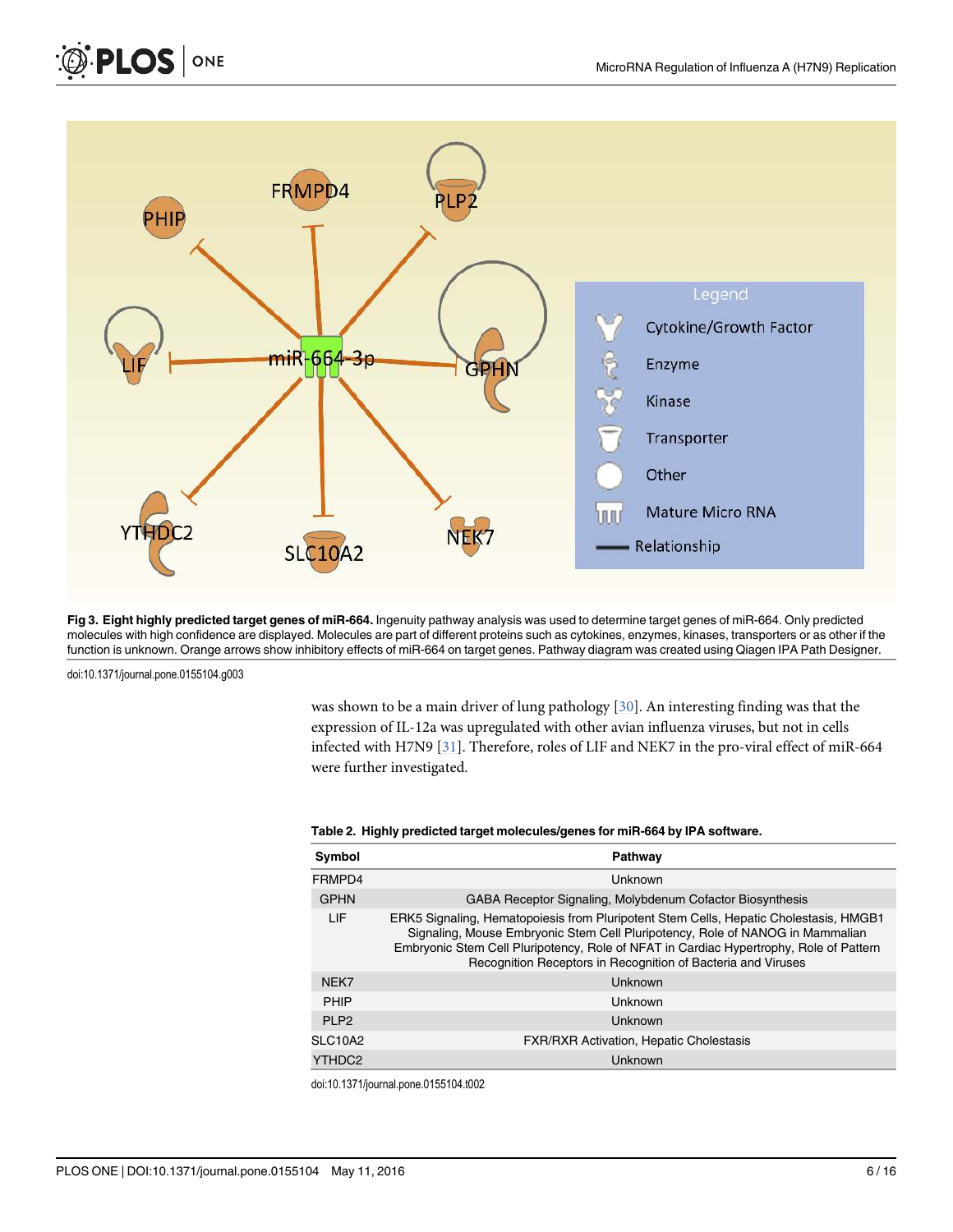

| <b>Molecule</b> | Family   | Regulates                                                                                          | <b>Regulated by</b>                                                                                                                                            |
|-----------------|----------|----------------------------------------------------------------------------------------------------|----------------------------------------------------------------------------------------------------------------------------------------------------------------|
| LIF             | Cytokine | STAT3, SOCS3, POMC, Erk1/2, IL6ST, STAT1,<br>LIFR, SOCS1, IL-6*, FGF5, FOS, Alp, T, KDR,<br>POU5F1 | lipopolysaccharide, TNF, IL-1β, progesterone, TGFB1, IL-2, II-1,<br>dexamethasone, LPP, MAPK8, Lethal toxin, TP53, AGT, phorbol myristate<br>acetate, Tgf beta |
| NEK7            | Kinase   | EDN1, RGCC, LMO4, IL-12A*, U90926, ACPP,<br>ISG15, PTGS2, CXCL10*                                  | TLR4, PLK, triamcinolone acetonide                                                                                                                             |

#### \* pro-inflammatory cytokines and chemokines

doi:10.1371/journal.pone.0155104.t003

#### Regulation of miR-664 expression and host gene targets during Influenza H7N9 infection

RT-qPCR was used to investigate the gene expression levels of miR-664 and predicted host target genes, LIF and NEK7, during infection with H7N9. miR-664 was upregulated nearly 10-fold (p $<$ 0.05) in A549 cells infected (MOI = 0.1) with H7N9 at 24 h pi (hours post-infection) compared to non-infected A549 cells ( $Fig 4$ ). Importantly, potential target genes LIF  $(p<0.01)$  and NEK7 ( $p<0.05$ ) were significantly downregulated, indicating a correlation between miR-664 and the target genes predicted by IPA.

Follow up studies aimed to investigate whether there was a direct effect of miR-664 inhibitor, miR664i, on the gene expression levels of the target genes during infection with H7N9. A549 cells were transfected with miR664i prior to infection with H7N9. LIF and NEK7 gene expression was downregulated during H7N9 infection compared to non-infected control cells as previously observed (Figs  $4$  and  $5$ ). LIF and NEK7 gene expression levels were rescued when the cells had been transfected with miR664i prior to infection (Fig 5). Thus, miR-664 may have a direct impact on target genes LIF and NE7 and their expression levels during influenza A H7N9 infection.

#### Target gene knock-down identifies antiviral properties

Small interfering RNAs targeting LIF (siLIF) or NEK7 (siNEK7) were used to investigate the role of target genes LIF and NEK7 on virus replication (Fig 6). A549 cells were transfected



Fig 4. Effect of influenza A (H7N9) on gene expression levels of miR-664 and target genes. A549 cells were infected with H7N9 at MOI 0.01 and 0.1 for 24 h. RNA was extracted for gene expression analysis of A) LIF and NEK7, and B) miR-664 using RT-qPCR. Expression is normalized to 18S and relative to non-infected cells. Data are from 3 replicate wells ± SEM. \*p<0.05.

doi:10.1371/journal.pone.0155104.g004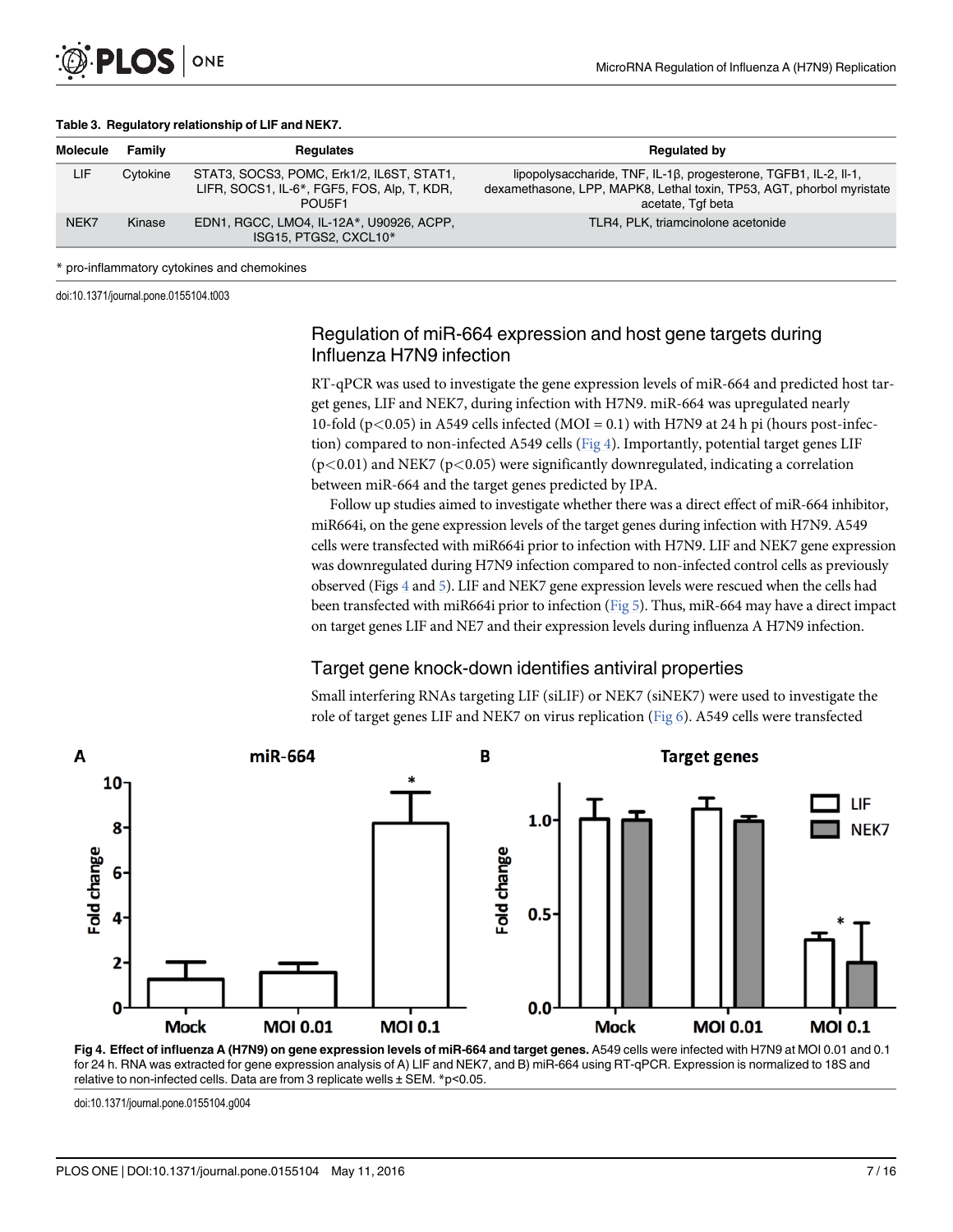

Fig 5. Impact of miR664i on expression of target genes during influenza H7N9 infection. A549 were transfected with miR664i and then infected with H7N9 at MOI = 0.1 for 24 h. Gene expression of target genes LIF and NEK7 were measured with qRT-PCR to evaluate the impact of miR664i on target molecule expression during H7N9 infection. Gene expression was normalized to 18S and relative to non-infected cells. (3 replicate wells) ± SEM. \*p<0.05, \*\*p<0.01.

doi:10.1371/journal.pone.0155104.g005

(50 mM) with siRNA against LIF and NEK for 24 h and then the A549 cells were infected (MOI = 0.1) with A/Anhui (H7N9), A/Ca (H1N1) and A/Phi (H3N2) to determine the role of these genes in influenza A virus replication. Knock-down of LIF increased virus titers for all three influenza A strains investigated, indicating an important role of LIF in virus defense. Knocking down NEK7 did not impair virus replication, and thus this target gene may not be a critical factor in defense against influenza A viruses (data not shown). All siRNAs had prior been evaluated for their efficacy in downregulating the specific mRNA by RT-qPCR (S1 Fig). These results demonstrate that combining HTS and RNAi can lead to the rapid discovery of host cellular targets and the underlying pathways that participate in virus replication.

### miR664i reduces the replication of pandemic influenza A strains A/Ca and A/Phi

In order to investigate potential broad-spectrum antiviral effects of miR664i, A549 cells were transfected with miR664i at 25 nM for 48 h and subsequently infected with with A/Ca (H1N1) at MOI 0.1 and A/Phi at MOI 0.05 for 48 h. miR664i reduced both cell infectivity and virus titers for both virus strains investigated (Fig  $7$ ) by almost 2 logs TCID<sub>50</sub>. Targeting the host cell machinery to countermeasure influenza A H7N9 helped to discover a miRNA with broad proviral characteristics. Inhibition of miR664 limited the replication of various influenza A strains,



Fig 6. Knock-down of LIF enhances the replication of influenza A. A549 cells were transfected with siRNA against LIF 50 nM for 48 h. Cells were infected with A) A/Ca (H1N1) at MOI 0.1, B) A/Phi (H3N2) at MOI 0.05 and A/Anhui (H7N9) at MOI 0.01. At 48 h pi, supernatants were collected for virus titration in MDCK cells. (3 replicate wells) ± SEM. \*p<0.05, \*\*p<0.01.

doi:10.1371/journal.pone.0155104.g006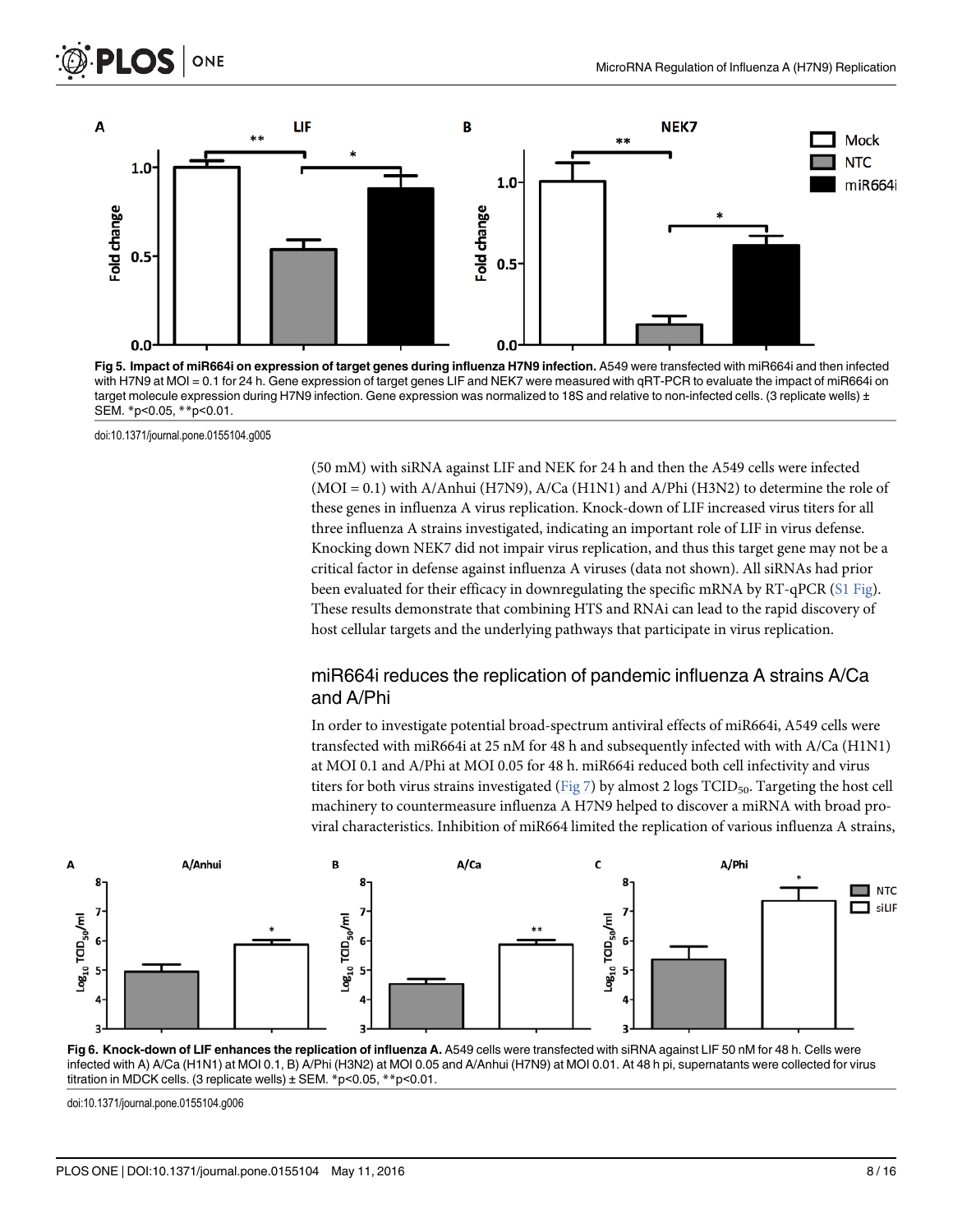### ONE **PLOS I**



Fig 7. miR664i reduces the replication of other influenza A strains. (A-B) A549 cells were transfected with miR664i at 25 nM for 48 h. Cells were infected with A/Ca (H1N1) at MOI 0.1 and A/Phi at MOI 0.05 for 48 h. NTC; Non-transfected control (A) Cells were fixed with 10% formalin and stained for viral NP and counterstained with DAPI. Percentage of infected cells was measured with Cellomics ArrayScan and graphed. Data are from 3 replicate wells +/- SEM. \*p<0.05. (B) Supernatants from transfected and infected A549 cells were titrated on MDCK cell. TCID<sub>50</sub> values were calculated and graphed. (3 replicate wells)  $\pm$  SEM. \*p<0.05.

doi:10.1371/journal.pone.0155104.g007

including H7N9 and the pandemic H1N1 and H3N2, without putting evolutionary pressure on the virus which could potentially lead to resistant mutations.

### **Discussion**

To our knowledge this is the first report on a miRNA-based antiviral therapeutic that countermeasures H7N9 replication in vitro. miR664i, an inhibitor of host cell miRNA miR-664, showed potent antiviral effects inhibiting H7N9 replication by two logs ( $TCID<sub>50</sub>$  titers) in A549 cells. A549 cells are a good proxy to establish and characterize an in vitro model of Type II respiratory alveolar epithelium, and as  $\alpha$ 2,3-linked or  $\alpha$ 2,6-linked sialic acids in principle dictate influenza virus susceptibility, A549 cells are highly susceptible to influenza infection and have been widely used as a cell culture model to study influenza A for almost two decades [32]. We anticipate examining the effects of miR664i on influenza A replication in BEAS2B cells or differentiated NHBE cells. In addition, we aim to investigate the antiviral potential of miR664i in animal models. There have been numerous successful attempts to increase potency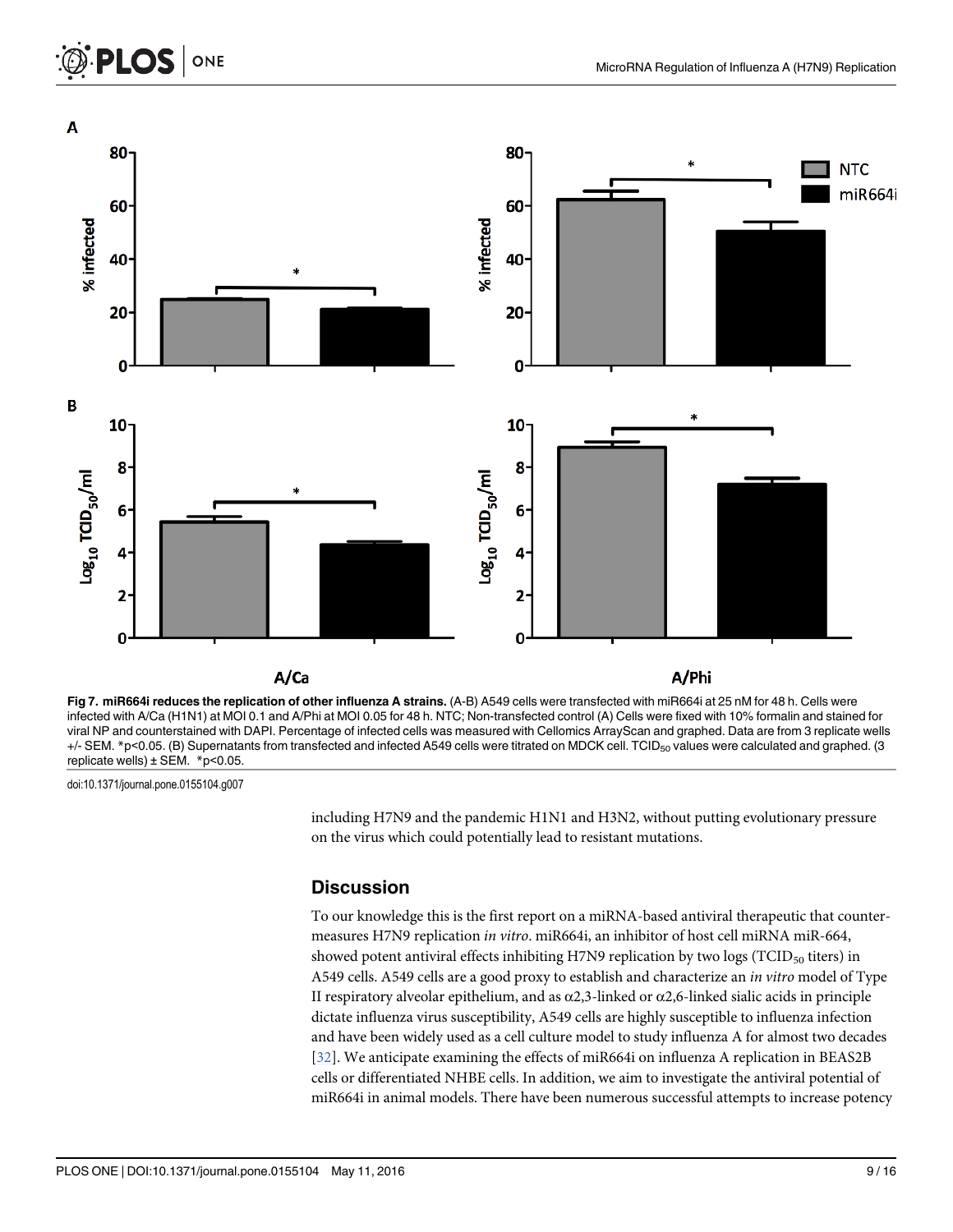and stability and to reduce off-target effects of RNAi therapeutics in recent years [33]. Lockednucleid acid (LNA) modification can improve the serum stability, where the design of short hairpin RNA (shRNA) can be used as potent RNAi triggers. Lipid nanoparticles as carriers and adenovirus-mediated RNAi against viral infections have also successfully been applied [34, 35]. In vivo studies showed a reduction of hepatitis B virus (HBV) when mice were injected with LNA-modified RNAi therapeutics [36]. The most prominent use of LNA technology is the clinical candidate miravirsen, where monthly subcutaneously application can downregulate miR-122 and subsequently reduce HCV replication [37, 38]. In future studies, we will implement some of these techniques to investigate the potential of miR664i to countermeasure influenza A replication in a mouse model.

In a recent publication, MIR2911, a broad spectrum antiviral miRNA suppressed replication of H1N1, H5N1 and H7N9 influenza virus in vitro and in vivo [39]. MIR2911 targeted the PB2 and NS1 gene of influenza A, and considerably inhibited their protein expression. However, MIR2911 was ineffective against mutant influenza viruses in which the MIR2911-binding nucleotide sequences were altered. In contrast, miR664i does not target the virus directly and the antiviral effects may be directed through intracellular mechanisms in the host cell. One advantage of targeting the host cell miRNA, instead of the virus directly is the lower probability of the virus evolving mutations that would potentially lead to resistance against the therapeutic. In these studies, which examined mechanisms underlying the antiviral actions of miR664i, upregulation of miR-664 was observed during H7N9 infection of A549 cells. This is in accordance with a previous study investigating the expression of miRNAs in blood serum samples from H7N9-infected patients [40]. There, miR-664 expression was shown to be highly upregulated compared to healthy controls. Further, in a microarray screen of human blood serum from pandemic H1N1-infected patients and of H1N1-infected cell lines, miR-664 has been shown to be upregulated during infection [41]. However, whether the virus directly controls the upregulation of miR-664 in the cell, or if the virus takes advantage of the cells unbeneficial upregulation of miR-664 remains unclear.

The two molecules LIF (leukemia inhibitors factor), and NEK7 (NIMA-related kinase 7), were highly predicted target genes for miR-664based on the targetscan.org database. Gene expression studies showed that while miR-664 was upregulated during H7N9 infection, target genes LIF and NEK7 were downregulated. When miR664i was transfected prior to infection, expression levels of target genes were subsequently normalized. Thus, the inhibitory effect of miR-664 on its target genes during influenza infection may facilitate virus replication (Fig 8). A similar effect has been shown for miR-466I, which inhibits the host antiviral innate immune response against Sendai virus by targeting interferon (IFN)-α expression in vitro [42]. Unlike miR-466, no seed sites for miR-664 can be found in any of the human IFN genes. Therefore, a direct action of miR-664 IFN gene expression is not expected. However, it is possible that miR-664 can regulate virus-induced IFN production and secretion indirectly through other molecules in the IFN induction pathway. Furthermore, ongoing studies also aimed to address whether IFN regulates miR-664 expression in infected and non-infected cells. As these examples suggest, upregulation of specific miRNAs during virus infections can be harmful for the host. Nevertheless, several reports have shown that downregulation of other miRNAs can also result in increased virus replication.

In studies examining the furin-dependent proteolytic activation of highly pathogenic influenza H5 and H7 viruses, the miR-24 response was shown to strongly decrease both furin messenger RNA (mRNA) levels and intracellular furin activity in A549 cells [43]. Cells transfected with miR-24 mimics showed a decrease of H5N1 infectious virions and a complete block of H5N1 virus spread that was not observed in cells infected with H1N1 virus. This suggests that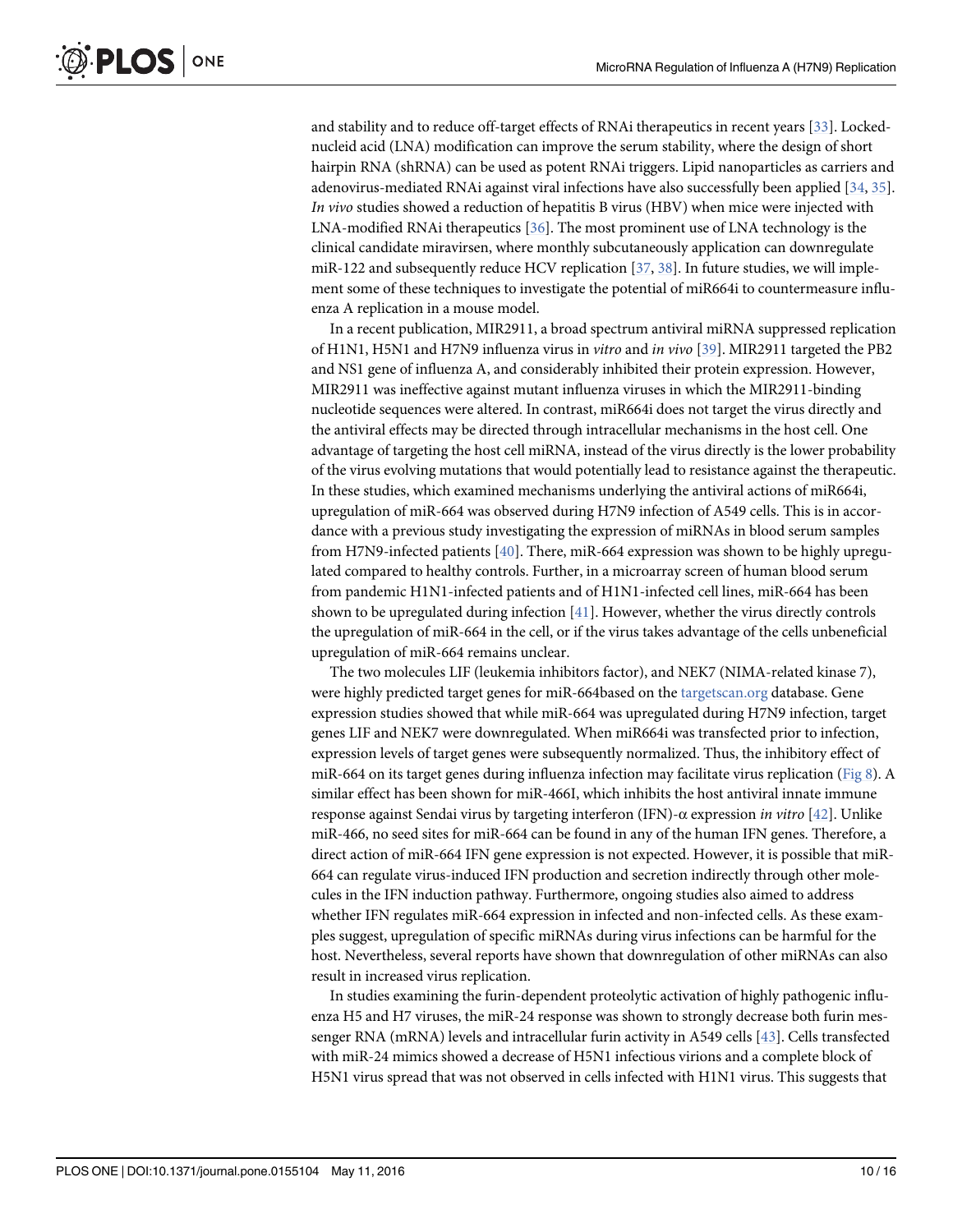



Fig 8. A model for miR-664-mediated regulation of influenza A H7N9 virus infection. miR-664 is upregulated during the course of influenza A infection of A549 cells, which inhibits the expression of target genes of LIF and NEK7. When an inhibitor of miR-664 is used, such as miR664i, molecules LIF and NEK7 are expressed normally, which counteracts the replication of influenza A.

doi:10.1371/journal.pone.0155104.g008

a virus-specific downregulation of furin-directed miRNAs such as miR-24 may represent a viral regulatory mechanism to govern the production of infectious virions.

To investigate the underlying mechanisms of miR-664 during influenza replication, knockdown studies using siRNA targeting LIF and NEK7 were performed. Knocking down NEK7 had no impact on virus replication, which suggests a non-relevant role of this particular kinase during influenza infection However, knocking down LIF increased virus replication in various influenza A strains. This suggests that miR-664 may downregulate LIF, which may be an important factor in immune defense against influenza A. Whether there are other factors involved and what happens downstream of LIF has yet to be determined. The importance of LIF in antiviral defense has been reported in previous publications  $[44]$ . In vivo studies were performed with LIF knock-out mice that were infected with RSV. LIF knock-out mice yielded higher virus titers compared to control mice. Furthermore, mice treated with anti-LIF IgG developed enhanced RSV pathology observed with increased airspace protein content, apoptosis and airway hyperresponsiveness compared to control IgG treatment. Thus, LIF may be a critical factor in the antiviral defense against RSV and other respiratory diseases such as influenza A. Whether this is solely mediated by miR-664, or by other mechanisms, remains unknown and will need to be investigated. Furthermore, it remains unclear if virus infection and /or replication initiates the upregulation of miR-664 to avoid the antiviral effects of LIF, or if this mechanism is a non-beneficial reaction by the host cell during virus infection.

In conclusion, the current study reports the discovery of an important pro-viral miRNA that can be targeted by readily available miRNA inhibitor miR664i. The field of miRNA inhibitors is on the rise with many candidates currently being tested in clinical trials. The most clinically advanced example of a miRNA antagonist is the antiviral miravirsen which is currently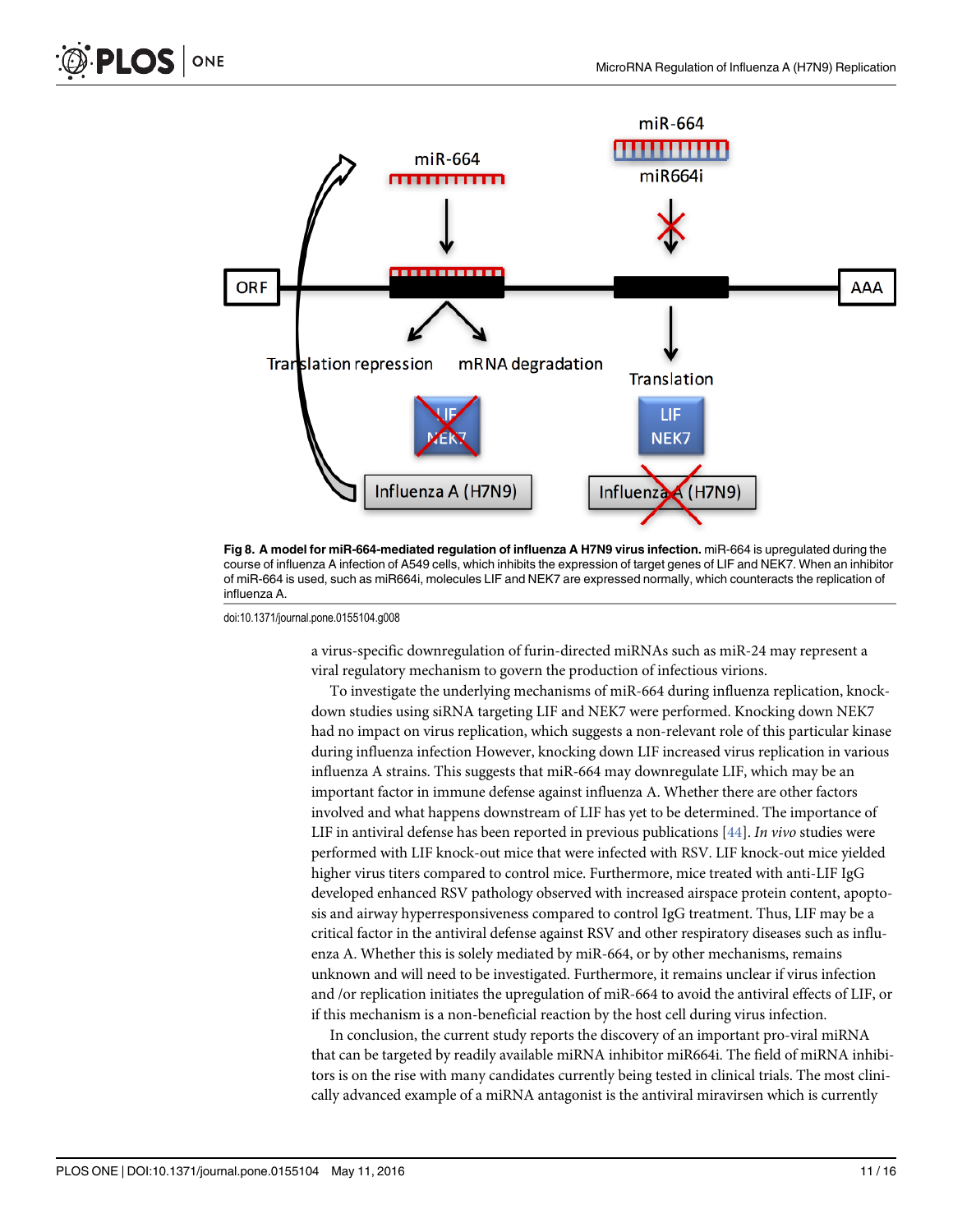undergoing multiple clinical phase II studies against Hepatitis C (ClinicalTrials.gov identifier: NCT01200420, NCT02031133, NCT01872936, NCT01727934). Miravirsen targets the conserved host factor miR-122, which stimulates translation of HCV RNA. Thus, miR-122 is a promising target, as it is hoped that the virus would not be able to acquire resistance mutations to miravirsen. The promising antiviral candidate miR664i owns unique characteristics in the novel field of miRNA inhibitors as countermeasures against the potential pandemic and lifethreatening infectious disease caused by H7N9. In addition, miR664i also shows great potential in treating pandemic circulating influenza A strains such as H1N1 and H3N2.

### Materials and Methods

### Cell lines and viruses

All in vitro experiments were performed under the guidance of the Animal Health Research Center (AHRC) in an approved biosafety level 3 laboratory with the use of a powered air-purifying respirator, according to "UGA Laboratory Safety Guidelines". Influenza virus A/Anhui/ 1/2013 (A/Anhui; H7N9) and A/Philippines/2/82-X79 (A/Phi; H3N2) were propagated in embryonated eggs. Influenza A/California/04/09 (A/Ca; H1N1) was propagated in Madin-Darby canine kidney (MDCK) cells (ATCC CCL-34). Virus was titrated on MDCK cells to determine  $TCID_{50}$  values. The human type II pulmonary epithelial cell line A549 (ATCC CCL-185) was used for transfections and infections and cells were maintained in Dulbecco's Modified Eagle's Medium (DMEM: HyClone GELifeSciences) supplemented with 5% heat-inactivated fetal bovine serum (FBS) (HyClone, Logan, UT) in a 37°C incubator with 5% CO<sub>2</sub>. Virus propagation in embryonated eggs was carried out in strict accordance with the recommendations by the University of Georgia Institutional Animal Care and Use Committee (IACUC). The protocol was approved by the University of Georgia IACUC (A2013 06-016-Y3-A3 Title: NIAID Centers of Excellence for Influenza Research and Surveillance: Egg Usage).

### High-throughput miRNA inhibitor transfection screening

The miRNA inhibitor screen was performed in A549 cells as shown in Fig 1A. miRNA inhibitors (Dharmacon, GELifeSciences) were reverse-transfected into A549 cells at a final concentration of 20 nM in 0.3% DharmaFect1 (Dharmacon, GELifeSciences) transfection reagent. Non-targeting miRNA inhibitor controls (Dharmacon, GELifeSciences) were used in all assays as negative controls and siRNAs targeting NP (siNP) was used as positive controls. Briefly, using a 96-well format, miRNA inhibitors were mixed with DharmaFect1 reagent in serumfree medium (Opti-MEM, GELifeSciences) and incubated at room temperature for 20 min. A549 cells were then added at 10,000 cells/well in DMEM supplemented with 10% FBS using Liqudator96 (Mettler Toledo). 48 h post-transfection, the cells were infected with H7N9 in 100 μl of DMEM supplemented with 2% FBS, at a MOI 0.1. 24 h pi, the cells were fixed with methanol acetone (80:20) for 15 min and stored until analysis by ELISA.

### ELISA assay

The miRNA primary screen to identify host genes involved in down-regulating H7N9 virus replication in A549 cells was completed using a NP-specific ELISA assay. The fixed cells were incubated with a mouse anti-NP monoclonal antibody (ATCC H16-L10-4R5) at 37°C for 1 h and then incubated with an HRP-conjugated goat anti-mouse secondary (Invitrogen). Afterwards, the plates were washed with PBS followed by 15 min incubation with HRP-substrate solution (SureBlue TMB).  $H_2SO_4$  stop solution was then added to the plates to terminate the reaction. The plates were scanned with a plate spectrophotometer at a wavelength of 450 nm.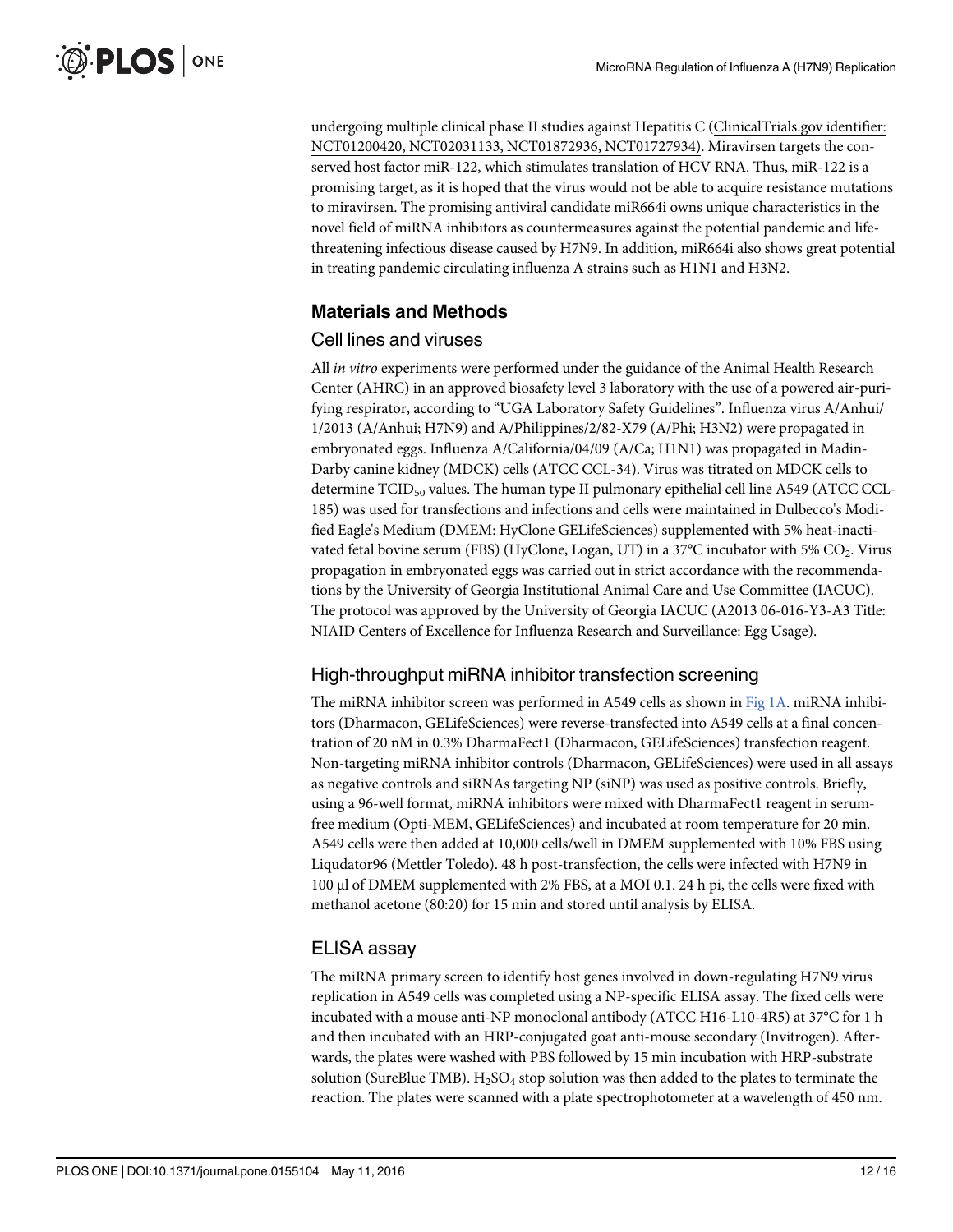The OD values of experimental wells were normalized to the control wells and converted to a Z-score to create a hierarchical list containing miRNAs in the entire screen according to methods described previously  $[20]$ . In this study, all hits with a Z-score  $\leq$  -1.5 and cytotoxicity (ToxiLight™ bioassay kit; Lonza) below 5% were subject to further validation in A549 cells.

### Validation assays

miRNA hairpin inhibitors and mimics and ON-TARGETplus siRNAs (Dharmacon, GE Life-Sciences) were reverse-transfected with 0.3% DharmaFect1 transfection reagent into A549 cells at a final concentration of 25 nM and 50 nM, respectively. Non-targeting miRNA inhibitor controls (Dharmacon, GELifeSciences) were used as negative controls and siRNAs targeting NP (siNP) was used as positive controls. Briefly, using a 96-well format, miRNA inhibitors and mimics and siRNAs were mixed with DharmaFect1 transfection reagent in serum-free medium (HBSS, Invitrogen) and incubated at room temperature for 20 min. A549 cells were then added at 10,000 cells/well in DMEM supplemented with 5% FBS. 48 h post-transfection, the cells were infected with influenza A viruses while the transfection medium was tested for cytotoxicity with a ToxiLight™ bioassay kit (Lonza). miRNA inhibitors and mimics exceeding a toxicity of 5% were excluded for further validation.

48 h pi, the cell monolayers were fixed with 10% buffered formalin and permeabilized with Triton X-100. Cells were stained with a mouse anti-NP monoclonal antibody (ATCC H16-L10-4R5) and subsequently with a secondary Alexa Fluor 488 anti-mouse antibody (Life Technologies) each for 1h at room temperature. Cells were counterstained with DAPI to quantify the number of infected cells with Cellomics ArrayScan (Thermo Scientific). Supernatants were used to determine  $TCID_{50}$  titers on confluent MDCK cells. 10-fold serial dilutions were added to MDCK cells in a 96-well plate format and incubated for 72 h at 37°C and 5% CO<sub>2</sub>. Supernatants from MDCK cells were then tested for hemagglutination with 0.5% turkey red blood cells. TCID<sub>50</sub> values were calculated using the Spearman Karber method  $[45, 46]$ . All infections were performed in the presence of 1 μg/mL (L-tosylamido-2-phenyl)ethyl chloromethyl ketone treated (TPCK) trypsin (Worthington Biochemical) in modified Eagle's medium (MEM) supplemented with 0.3% bovine serum albumin (Gibco, Life Technologies).

### RNA isolation and qRT-PCR

Total RNA was isolated using TRIzol (Invitrogen Life Technologies). The concentration of total isolated RNA was measured by using a Microplate Spectrophotometer (Epoch, BioTek). qRT-PCR was used to validate mRNA and miRNA expression changes using the Stratagene Mx3005P real-time PCR system (Agilent Technologies). The reverse transcription reactions were performed using a miRNA 1st-Strand cDNA Synthesis Kit (Agilent Technologies) using 500 ng total RNA for each reaction. qRT-PCR was performed using the Brilliant III Ultra-Fast SYBR® Green QRT-PCR Master Mix (Agilent Technologies) to determine miRNA and mRNA expression, and data were normalized to 18S expression using the 2<sup>-ΔΔCt</sup> method. Primer sequence for miR-664 was, 5'-TATTCATTTATCCCCAGCCTACA-3' (forward primer) and a universal reverse primer. Primers sequences for LIF were, 5'-ACAGAGCCTTT GCGTGAAAC-3' (forward primer) and 5'-TGGTCCACACCAGCAGATAA-3' (reverse primer). Primer sequences for NEK7 were, 5'-CACCTGTTCCTCAGTTCCAAC-3' (forward primer) and 5'-CTCCATCCAAGAGACAGGCTG-3' (reverse primer).

### Statistical analysis

All experiments were performed in biological triplicates and technical duplicates and have been repeated at least twice. Data are expressed as means ± SEM. Differences between different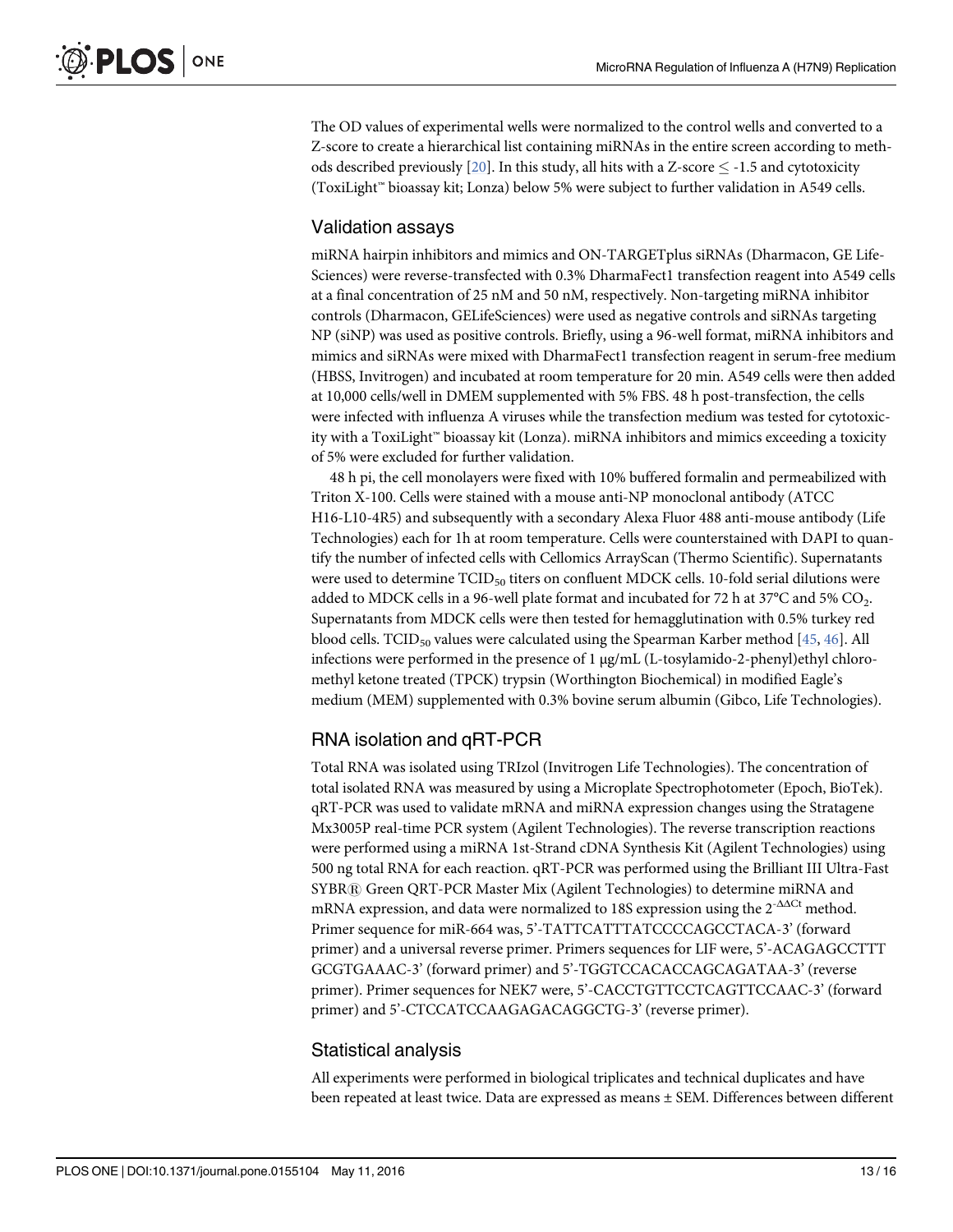biological groups were compared by one-way analysis of variance (ANOVA). Individual differences between groups were tested by multiple comparison and analysis using the Tukey posttest. Pairs of groups were compared by Student's t-test (two tailed). P values for significance were set at 0.05, unless otherwise stated. All analysis was performed using Graphpad Prism Software (Version 5 for Windows).

### Supporting Information

S1 Fig. siRNA successfully knocks down expression of targeted genes. A549 cells were transfected with siRNA against LIF and NEK7 at 50 nM for 48 h. Cells were infected with A/Ca (H1N1) at MOI 0.1. RNA was extracted for gene expression analysis of A) LIF and B) NEK7 using RT-qPCR. Expression is normalized to 18S and relative to non-infected cells. Data are from 3 replicate wells  $\pm$  SEM. \*p<0.05, \*\*\* p<0.001. (TIFF)

### Acknowledgments

This study was supported by the National Institute of Allergy and Infectious Diseases, National Institutes of Health (HHSN272201400004C), and funding from the Georgia Research Alliance. Special thanks go to Griffith University, which supported the work behind this study with a GUPRS/GUPIRS scholarship. The authors declare no financial interest.

### Author Contributions

Conceived and designed the experiments: SW WW OP. Performed the experiments: SW CJ WW. Analyzed the data: SW WW. Contributed reagents/materials/analysis tools: RT. Wrote the paper: SW OP RT. Supported the work through collaboration: SM.

### References

- 1. Gao R, Cao B, Hu Y, Feng Z, Wang D, Hu W, et al. Human infection with a novel avian-origin influenza A (H7N9) virus. The New England journal of medicine. 2013; 368(20):1888–97. doi: 10.1056/ NEJMoa1304459 PMID: 23577628.
- 2. Wang Z, Zhang A, Wan Y, Liu X, Qiu C, Xi X, et al. Early hypercytokinemia is associated with interferon-induced transmembrane protein-3 dysfunction and predictive of fatal H7N9 infection. Proceedings of the National Academy of Sciences of the United States of America. 2014; 111(2):769–74. doi: 10.1073/pnas.1321748111 PMID: 24367104; PubMed Central PMCID: PMC3896201.
- 3. Morrison J, Katze MG. Gene expression signatures as a therapeutic target for severe H7N9 influenza– what do we know so far? Expert Opinion on Therapeutic Targets. 2015; 0(0):1–4. doi: 10.1517/ 14728222.2015.1006198 PMID: 25600759.
- 4. Qi X, Qian YH, Bao CJ, Guo XL, Cui LB, Tang FY, et al. Probable person to person transmission of novel avian influenza A (H7N9) virus in Eastern China, 2013: epidemiological investigation. Bmj. 2013; 347:f4752. doi: 10.1136/bmj.f4752 PMID: 23920350; PubMed Central PMCID: PMC3805478.
- 5. CDC. Avian Influenza A (H7N9) Virus 2014. Available from: http://www.cdc.gov/flu/avianflu/h7n9-virus. htm.
- 6. Canada Go. Government of Canada and British Columbia confirm additional case of H7N9 avian influenza in Canada 2015. Available from: http://news.gc.ca/web/article-en.do?nid=927069.
- 7. Mei. Changes in and shortcomings of control strategies, drug stockpiles, and vaccine development during outbreaks of avian influenza A H5N1, H1N1, and H7N9 among humans. BioScience Trends. 2013. doi: 10.5582/bst.2013.v7.2.64
- 8. Hsieh HP, Hsu JT. Strategies of development of antiviral agents directed against influenza virus replication. 2007;(1873–4286 (Electronic)).
- 9. Jefferson T, Demicheli V, Di Pietrantonj C, Rivetti D. Amantadine and rimantadine for influenza A in adults. The Cochrane database of systematic reviews. 2006;(2: ):CD001169. doi: 10.1002/14651858. CD001169.pub3 PMID: 16625539.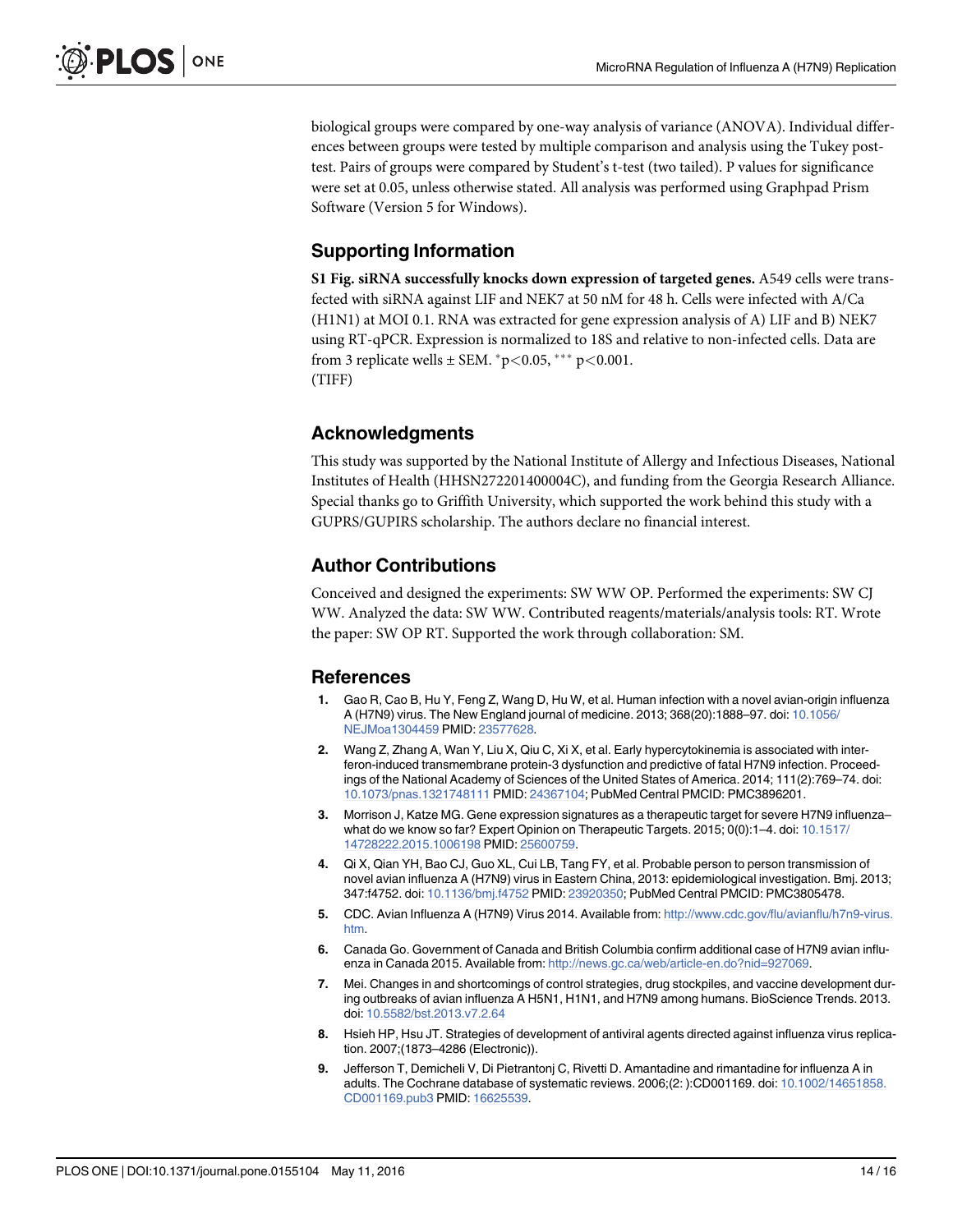- 10. Lackenby A, Thompson CI, Democratis J. The potential impact of neuraminidase inhibitor resistant influenza. Current opinion in infectious diseases. 2008; 21(6):626–38. doi: 10.1097/QCO. 0b013e3283199797 PMID: 18978531.
- 11. Moorthy Ns Fau—Poongavanam V, Poongavanam V Fau—Pratheepa V, Pratheepa V. Viral M2 ion channel protein: a promising target for anti-influenza drug discovery. 2014;(1875–5607 (Electronic)).
- 12. Marjuki H, Mishin VP, Chesnokov AP, Jones J, De La Cruz JA, Sleeman K, et al. Characterization of drug-resistant influenza A(H7N9) variants isolated from an oseltamivir-treated patient in Taiwan. The Journal of infectious diseases. 2015; 211(2):249–57. doi: 10.1093/infdis/jiu447 PMID: 25124927.
- 13. Conly J, Johnston B. Ode to oseltamivir and amantadine? The Canadian journal of infectious diseases & medical microbiology = Journal canadien des maladies infectieuses et de la microbiologie medicale / AMMI Canada. 2006; 17(1):11–4. PMID: 18418477; PubMed Central PMCID: PMC2095051.
- 14. Zhang N, Jiang M, Huang T, Cai YD. Identification of Influenza A/H7N9 virus infection-related human genes based on shortest paths in a virus-human protein interaction network. BioMed research international. 2014; 2014:239462. doi: 10.1155/2014/239462 PMID: 24955349; PubMed Central PMCID: PMC4052153.
- 15. Hirsch AJ. The use of RNAi-based screens to identify host proteins involved in viral replication. Future microbiology. 2010; 5(2):303–11. doi: 10.2217/fmb.09.121 PMID: 20143951; PubMed Central PMCID: PMC2864646.
- 16. Alvarez R, Elbashir S, Borland T, Toudjarska I, Hadwiger P, John M, et al. RNA interference-mediated silencing of the respiratory syncytial virus nucleocapsid defines a potent antiviral strategy. Antimicrobial agents and chemotherapy. 2009; 53(9):3952–62. doi: 10.1128/AAC.00014-09 PMID: 19506055; PubMed Central PMCID: PMC2737834.
- 17. Konig R, Stertz S, Zhou Y, Inoue A, Hoffmann HH, Bhattacharyya S, et al. Human host factors required for influenza virus replication. Nature. 2010; 463(7282):813–7. doi: 10.1038/nature08699 PMID: 20027183; PubMed Central PMCID: PMC2862546.
- 18. Pan HY, Yamada H, Chida J, Wang S, Yano M, Yao M, et al. Up-regulation of ectopic trypsins in the myocardium by influenza A virus infection triggers acute myocarditis. Cardiovascular research. 2011; 89(3):595–603. doi: 10.1093/cvr/cvq358 PMID: 21084314; PubMed Central PMCID: PMC3028976.
- 19. Meliopoulos VA, Andersen LE, Brooks P, Yan X, Bakre A, Coleman JK, et al. MicroRNA regulation of human protease genes essential for influenza virus replication. PloS one. 2012; 7(5):e37169. doi: 10. 1371/journal.pone.0037169 PMID: 22606348; PubMed Central PMCID: PMC3351457.
- 20. Bakre A, Andersen LE, Meliopoulos V, Coleman K, Yan X, Brooks P, et al. Identification of Host Kinase Genes Required for Influenza Virus Replication and the Regulatory Role of MicroRNAs. PloS one. 2013; 8(6):e66796. doi: 10.1371/journal.pone.0066796 PMID: 23805279; PubMed Central PMCID: PMC3689682.
- 21. van Rooij E, Kauppinen S. Development of microRNA therapeutics is coming of age. EMBO molecular medicine. 2014; 6(7):851–64. doi: 10.15252/emmm.201100899 PMID: 24935956; PubMed Central PMCID: PMC4119351.
- 22. Song L, Liu H, Gao S, Jiang W, Huang W. Cellular microRNAs inhibit replication of the H1N1 influenza A virus in infected cells. Journal of virology. 2010; 84(17):8849–60. doi: 10.1128/JVI.00456-10 PMID: 20554777; PubMed Central PMCID: PMC2919005.
- 23. Leung AK, Sharp PA. MicroRNA functions in stress responses. Molecular cell. 2010; 40(2):205–15. doi: 10.1016/j.molcel.2010.09.027 PMID: 20965416; PubMed Central PMCID: PMC2996264.
- 24. Li Y, Shi X. MicroRNAs in the regulation of TLR and RIG-I pathways. Cellular & molecular immunology. 2013; 10(1):65–71. doi: 10.1038/cmi.2012.55 PMID: 23262976; PubMed Central PMCID: PMC4003181.
- 25. Gebert LF, Rebhan MA, Crivelli SE, Denzler R, Stoffel M, Hall J. Miravirsen (SPC3649) can inhibit the biogenesis of miR-122. Nucleic acids research. 2014; 42(1):609–21. doi: 10.1093/nar/gkt852 PMID: 24068553; PubMed Central PMCID: PMC3874169.
- 26. Huang R, Zhang L, Gu Q, Zhou YH, Hao Y, Zhang K, et al. Profiles of acute cytokine and antibody responses in patients infected with avian influenza A H7N9. PloS one. 2014; 9(7):e101788. doi: 10. 1371/journal.pone.0101788 PMID: 25003343; PubMed Central PMCID: PMC4086936.
- 27. Chi Y, Zhu Y, Wen T, Cui L, Ge Y, Jiao Y, et al. Cytokine and chemokine levels in patients infected with the novel avian influenza A (H7N9) virus in China. The Journal of infectious diseases. 2013; 208 (12):1962–7. doi: 10.1093/infdis/jit440 PMID: 23990573.
- 28. Feng Y, Hu L, Lu S, Chen Q, Zheng Y, Zeng D, et al. Molecular pathology analyses of two fatal human infections of avian influenza A(H7N9) virus. Journal of clinical pathology. 2015; 68(1):57–63. doi: 10. 1136/jclinpath-2014-202441 PMID: 25378539.